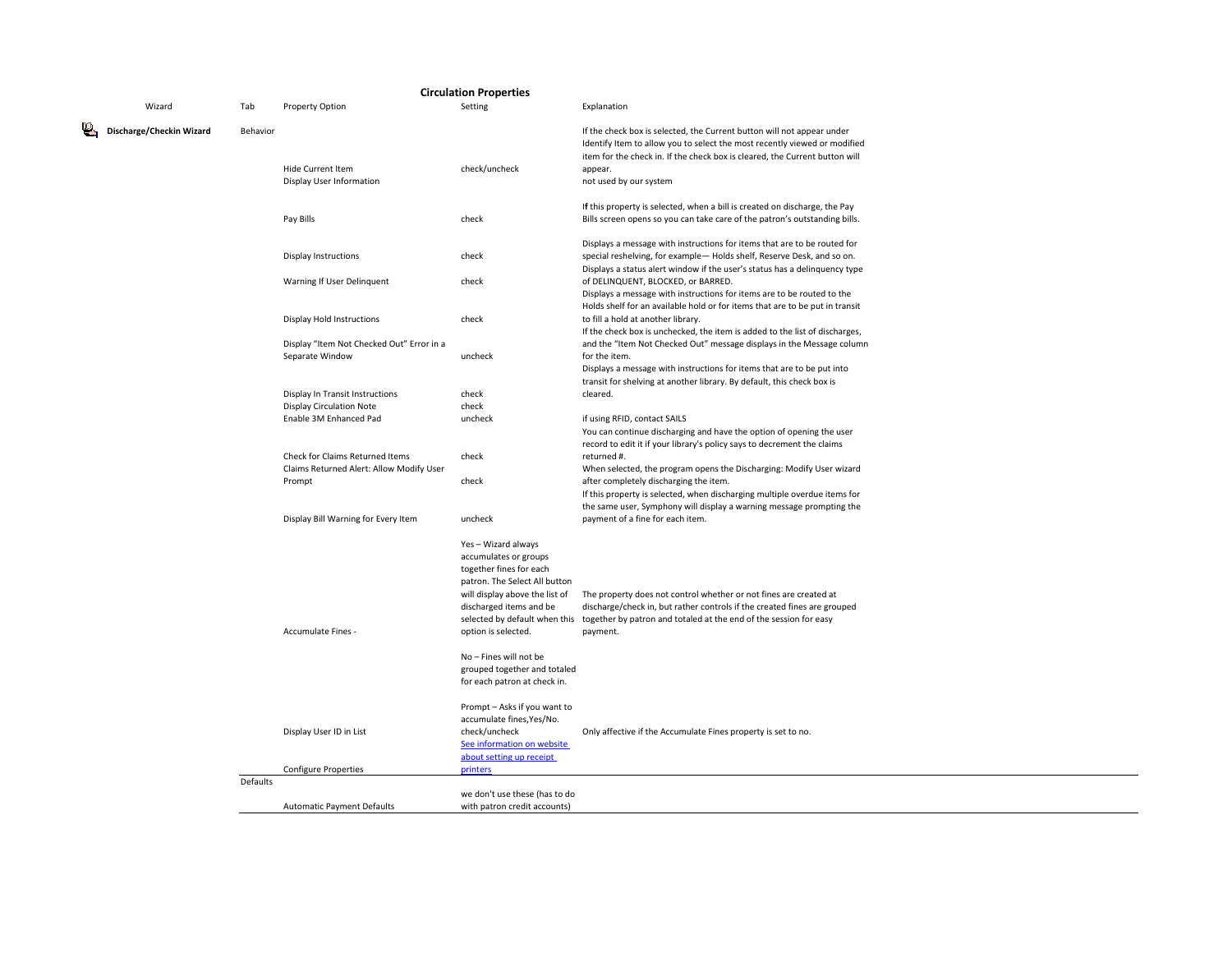|                              | Helpers             | • Item Search Helper<br>• Cash Management Wizard - check with<br>SAILS<br>• Pay Bills Helper                                                                   |                                                                       |                                                                                                                                                                                                                                                                                                                                                                        |
|------------------------------|---------------------|----------------------------------------------------------------------------------------------------------------------------------------------------------------|-----------------------------------------------------------------------|------------------------------------------------------------------------------------------------------------------------------------------------------------------------------------------------------------------------------------------------------------------------------------------------------------------------------------------------------------------------|
|                              |                     | • Check Item Status Helper<br>• Change Item ID Helper<br>• Print User Helper                                                                                   | Select which you want to have<br>displayed in the Discharge<br>Wizard |                                                                                                                                                                                                                                                                                                                                                                        |
| $\mathbf{L}$ Checkout Wizard |                     | Behavior Hide Current User<br>Hide Current Item                                                                                                                | check<br>check                                                        |                                                                                                                                                                                                                                                                                                                                                                        |
|                              |                     | Extend User's Library Privilege<br>Pay Bills                                                                                                                   | check<br>check                                                        | Renew a patron's expired privileges during check out. If the check box is<br>not selected, the staff cannot extend the patron's expired privileges, and<br>the patron will be unable to check out items. If Symphony is configured to<br>charge a fee when the user's privilege is extended, a bill is created. For<br>example, the NOMASS profile will create a bill. |
|                              |                     | Proxy Checkout with Cancel Hold                                                                                                                                | check/uncheck                                                         | Allows an item placed on hold by a patron to be checked out by this<br>patron's family member or friend. Checking out the item cancels the hold.<br>We've had so much trouble with holds being cancelled, this shouldn't be<br>allowed unless circ staff have been thoroughly trained. It's also a privacy<br>issue, so please make sure your library allows this.     |
|                              |                     | Automatically Restart Checkout on Item ID<br>Error<br><b>Display Circulation Note</b>                                                                          | check<br>check                                                        | If staff forgets to select Checkout to New User, and scans a user ID in the<br>Item ID field, the check out process automatically restarts by clearing the<br>previous user from the screen, and accessing the user record for the user<br>whose ID was scanned in the Item ID field.                                                                                  |
|                              |                     | Display an Alert for the Next to Last Renewal uncheck<br>Automatically Renew Items Already Checked<br>Out as Seen<br>Automatically Renew Items Already Checked | uncheck                                                               |                                                                                                                                                                                                                                                                                                                                                                        |
|                              |                     | Out as Unseen<br>Do Not Automatically Renew Items Already<br>Checked Out<br>Display Alert for Delinquent User                                                  | check<br>uncheck<br>check                                             | Suppresses the "Item already charged to this user" message<br>Displays the "Item already charged to this user" message so the user can<br>decide whether to renew the item                                                                                                                                                                                             |
|                              |                     | Display User Alerts                                                                                                                                            | check                                                                 | Displays a message during check out with important information from the<br>user record if the user has alerts, such as an available hold, claims<br>returned items, privilege expiration, and so on                                                                                                                                                                    |
|                              |                     | Display Alert for Previous Loan                                                                                                                                | uncheck<br>See information on website<br>about setting up receipt     | Displays a message during check out if the user had previously checked<br>out a copy of the title. Can be a nuisance with magazines.                                                                                                                                                                                                                                   |
|                              |                     | <b>Charge Printing</b><br>Email Checkout Receipt:                                                                                                              | printers                                                              |                                                                                                                                                                                                                                                                                                                                                                        |
|                              |                     | Display Email All Checkouts receipt button<br>Display Email Current Checkouts receipt<br>button                                                                | check/uncheck<br>check/uncheck                                        |                                                                                                                                                                                                                                                                                                                                                                        |
|                              |                     | Template                                                                                                                                                       | library policy name                                                   | will be the name of your library policy (ask SAILS for help)                                                                                                                                                                                                                                                                                                           |
|                              | Defaults<br>Helpers | we don't use credit accounts<br>User Search Helper                                                                                                             |                                                                       | Library cards are the best way to identify a user, but if you need to<br>search, use this and be sure to verify the street address and/or phone<br>number to make sure you have the correct patron.                                                                                                                                                                    |
|                              |                     | Display User Helper<br><b>User Lost Card Helper</b><br>Register New User Helper                                                                                | check<br>uncheck<br>check                                             | best to just replace the barcode.<br>Used to register a new user.                                                                                                                                                                                                                                                                                                      |
|                              |                     |                                                                                                                                                                |                                                                       |                                                                                                                                                                                                                                                                                                                                                                        |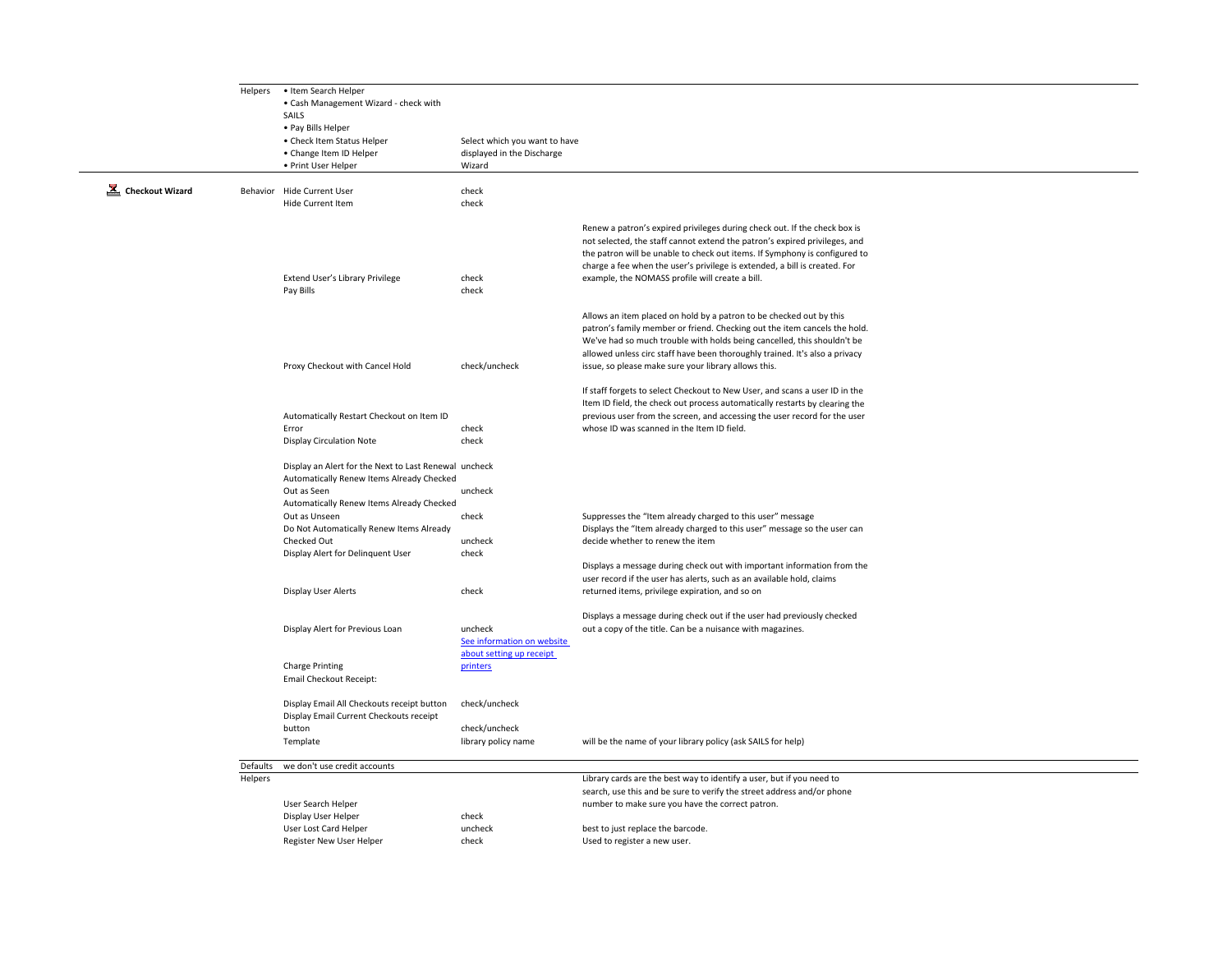|                             |          | Cash Management Helper                                | uncheck                    | contact SAILS if you're interested in using Workflows as a point of sale<br>cash register                                                          |
|-----------------------------|----------|-------------------------------------------------------|----------------------------|----------------------------------------------------------------------------------------------------------------------------------------------------|
|                             |          |                                                       |                            |                                                                                                                                                    |
|                             |          | Pay Bills Helper                                      | check                      | Used to accept bill payment. For more information, see Pay Bills Helper.<br>Used when you need a circulate a book that came in through traditional |
|                             |          | Add Brief Title Helper                                | check                      | ILL. Click for more information.                                                                                                                   |
|                             |          | Item Search Helper                                    | check                      | Used to display item information. Click for more information.                                                                                      |
|                             |          | Confirm Address Helper                                | check/uncheck              | Used to confirm or update a user's address.<br>Used to replace a missing, damaged, or temporary barcode. Must be                                   |
|                             |          | Change Item ID Helper                                 | check/uncheck              | logged in as tech.                                                                                                                                 |
|                             |          | Special Due Date Helper                               | check                      | Used to set a special due date and time for checkouts/renewals.                                                                                    |
|                             |          | Charge History Helper                                 | uncheck                    | For patron privacy, charge history should not be available to staff.                                                                               |
|                             |          | Alternate Circ Rule Helper                            | uncheck                    |                                                                                                                                                    |
|                             |          |                                                       |                            | Used when the user's privilege is set to expire within 30 days. For more                                                                           |
|                             |          | Renew Privilege Helper                                | check                      | information, see Renew Privilege Helper.                                                                                                           |
|                             |          | Print User Helper                                     | check if printer available | Can print current checkouts and/or holds.                                                                                                          |
|                             |          | Enable add photo<br>Start with Search Helper          | uncheck<br>uncheck         | we don't use photos                                                                                                                                |
|                             |          |                                                       |                            | we should be using barcodes before searching for a patron                                                                                          |
| Fine Free Discharge/Checkin |          | use same settings as normal Discharge/Checkin         |                            |                                                                                                                                                    |
|                             |          |                                                       |                            |                                                                                                                                                    |
| <b>Renew User</b>           | Behavior | Warning If User Delinquent                            |                            | Displays a status alert window if the user's status has a delinquency type<br>of DELINQUENT, BLOCKED, or BARRED                                    |
|                             |          |                                                       |                            |                                                                                                                                                    |
|                             |          |                                                       |                            | Allows circulation staff to renew a patron's expired privileges during                                                                             |
|                             |          |                                                       |                            | check out. If the check box is not selected, the staff cannot extend the                                                                           |
|                             |          |                                                       |                            | patron's expired privileges, and the patron will be unable to check out                                                                            |
|                             |          |                                                       |                            | items. If Symphony is configured to charge a fee when the user's privilege                                                                         |
|                             |          |                                                       |                            | is extended, a bill is created. For example, the NOMASS profile will create                                                                        |
|                             |          | Extend User's Library Privilege                       | check                      | a bill.                                                                                                                                            |
|                             |          |                                                       |                            | If you select this property, an individual window for each item displays                                                                           |
|                             |          |                                                       |                            | during renewal. In this window, you can click Renew This Item to renew                                                                             |
|                             |          | Review Items Before Renewing                          | check                      | each selected item, or click Do Not Renew to cancel the process.                                                                                   |
|                             |          | Renew Reserve Desk Items                              |                            |                                                                                                                                                    |
|                             |          | Override All Failed Items                             | uncheck                    |                                                                                                                                                    |
|                             |          |                                                       | uncheck                    | let the system determine if an item may be renewed                                                                                                 |
|                             |          |                                                       |                            | Displays a message during check out with important information from the                                                                            |
|                             |          |                                                       |                            | user record if the user has alerts, such as an available hold, claims                                                                              |
|                             |          | Display User Alerts                                   | check                      | returned items, privilege expiration, and so on                                                                                                    |
|                             |          | <b>Display Circulation Note</b>                       | check                      |                                                                                                                                                    |
|                             |          | Display an Alert for the Next to Last Renewal uncheck |                            |                                                                                                                                                    |
|                             |          |                                                       | See information on website |                                                                                                                                                    |
|                             |          |                                                       | about setting up receipt   |                                                                                                                                                    |
|                             |          | <b>Charge Printing</b>                                | printers                   |                                                                                                                                                    |
|                             | Defaults |                                                       |                            | The Select All check box in the Renew User wizard can be used to select                                                                            |
|                             |          | Renew All/Selected Checkouts Default                  | check/uncheck              | all eligible charged items for renewal.                                                                                                            |
|                             |          |                                                       |                            | A "seen" renewal means the item is physically present at the time of                                                                               |
|                             |          | Renew All/Selected Seen Items Default                 | uncheck                    | renewal.                                                                                                                                           |
|                             |          | Automatic payment defaults                            | unused                     |                                                                                                                                                    |
|                             |          | List items for renewal default: List Items            |                            |                                                                                                                                                    |
|                             |          | Currently Due On or Before                            | leave blank                |                                                                                                                                                    |
|                             | Helpers  | • User Search Helper                                  |                            |                                                                                                                                                    |
|                             |          | · Display User Helper                                 |                            |                                                                                                                                                    |
|                             |          | • User Lost Card Helper                               |                            |                                                                                                                                                    |
|                             |          | • Pay Bills Helper                                    |                            |                                                                                                                                                    |
|                             |          | • Special Due Date Helper                             |                            |                                                                                                                                                    |
|                             |          | • Limit List by Due Date Helper                       |                            |                                                                                                                                                    |
|                             |          | • Renew Privilege Helper                              |                            |                                                                                                                                                    |
|                             |          |                                                       |                            |                                                                                                                                                    |
| Renew Item                  |          | Behavior Renew Reserve Desk Items                     | uncheck                    |                                                                                                                                                    |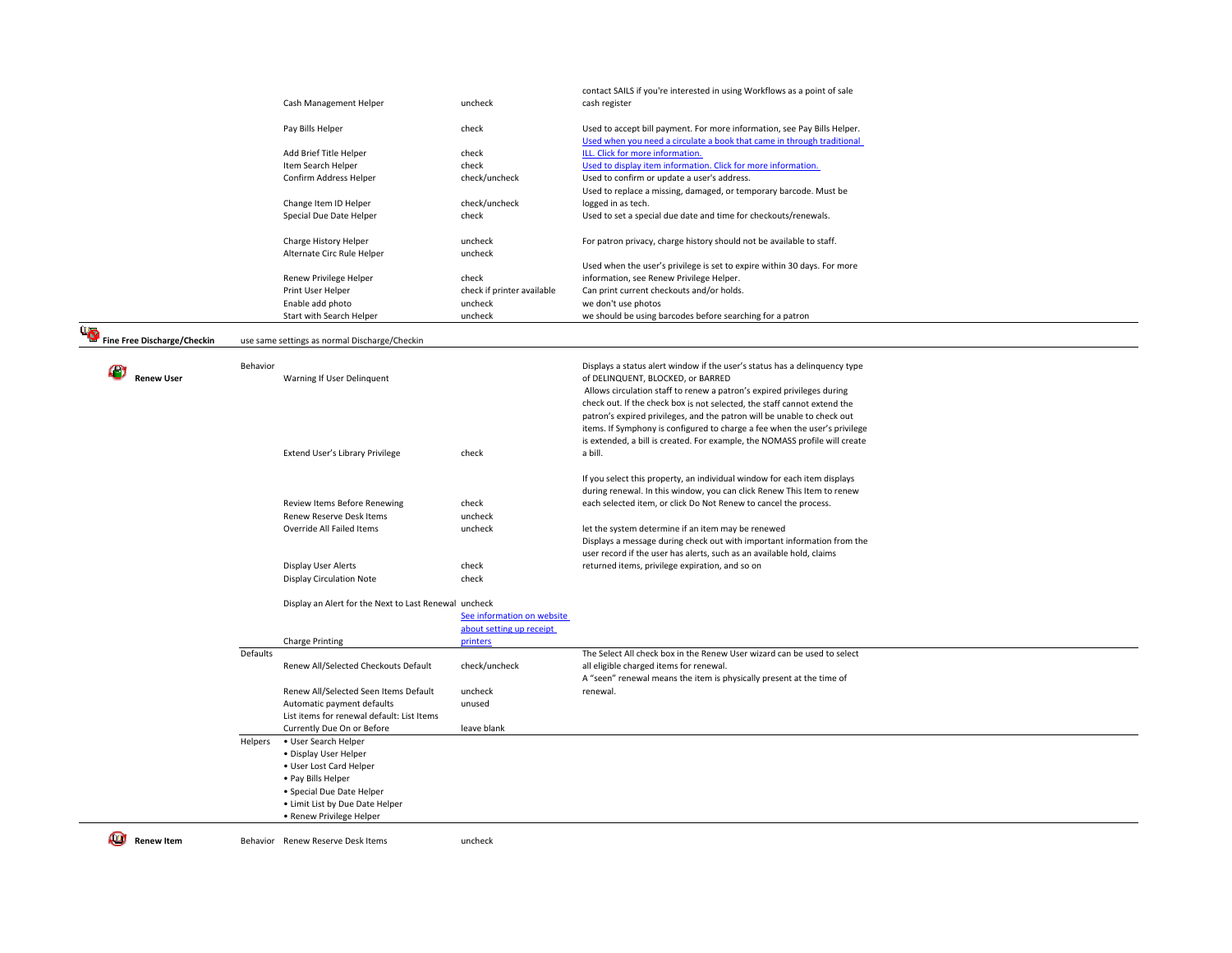|                              |          | Review Items Before Renewing<br><b>Display Circulation Note</b><br>Display an Alert for the Next to Last Renewal uncheck                                      | check<br>check                                                                     | If you select this property, an individual window for each item displays<br>during renewal. In this window, you can click Renew This Item to renew<br>each selected item, or click Do Not Renew to cancel the process.                                                              |
|------------------------------|----------|---------------------------------------------------------------------------------------------------------------------------------------------------------------|------------------------------------------------------------------------------------|-------------------------------------------------------------------------------------------------------------------------------------------------------------------------------------------------------------------------------------------------------------------------------------|
|                              |          | Extend User's Library Privilege                                                                                                                               | check                                                                              | Renew a patron's expired privileges during check out. If Symphony is<br>configured to charge a fee when the user's privilege is extended, a bill is<br>created. For example, the NOMASS profile will create a bill.                                                                 |
|                              |          | Accumulate Fines - The property controls if<br>the created fines are grouped together by<br>patron and totaled at the end of the session<br>for easy payment. | Yes                                                                                | Wizard always accumulates or groups together fines for each patron. The<br>Select All button will display above the list of discharged items and be<br>selected by default when this option is selected.<br>Fines will not be grouped together and totaled for each patron at check |
|                              |          | <b>Charge Printing</b>                                                                                                                                        | No<br>Prompt<br>See information on website<br>about setting up receipt<br>printers | in.<br>Asks if you want to accumulate fines, Yes/No.                                                                                                                                                                                                                                |
|                              | Defaults |                                                                                                                                                               |                                                                                    | A "seen" renewal means the item is physically present at the time of                                                                                                                                                                                                                |
|                              | Helpers  | Item Seen<br>Automatic payment defaults<br>• Item Search Helper<br>• Change Item ID Helper<br>• Special Due Date Helper<br>• Pay Bills Helper                 | uncheck<br>unused                                                                  | renewal.                                                                                                                                                                                                                                                                            |
|                              | Behavior |                                                                                                                                                               |                                                                                    | If the check box is selected, the Current button will not appear under<br>Identify User to allow staff to select the most recently viewed or modified<br>user record for the check out. If the check box is cleared, the Current                                                    |
| <b>Bill a User</b>           |          | <b>Hide Current User</b>                                                                                                                                      | check/uncheck                                                                      | button will appear.<br>If the check box is selected, the Current button will not appear under<br>Identify Item to allow you to select the most recently viewed or modified<br>item for the check in. If the check box is cleared, the Current button will                           |
|                              |          | <b>Hide Current Item</b><br><b>Bill User</b><br>Pay Now                                                                                                       | check/uncheck<br>check<br>check                                                    | appear.<br>This option allows the patron to pay the bill later.<br>This option allows the patron to pay the bill in full now.                                                                                                                                                       |
|                              |          | Allow Bills to Be Forgiven/Cancelled<br>Print Slip Showing Payments<br>Payment types that open cash drawer                                                    | check<br>check/uncheck<br>uncheck                                                  | Select this check box to include payment types of FORGIVEN or CANCEL<br>on the payment type list.<br>check box to print a receipt at the time of payment                                                                                                                            |
| Defaults                     |          | Show bill note<br>Show bill tax<br>Show bill total                                                                                                            | check<br>uncheck<br>check                                                          | Select this check box to allow the Note column to display under Individual<br>Bills and Payments. Will only appear for newer bills.                                                                                                                                                 |
|                              |          | Payment Type<br>Automatic payment defaults                                                                                                                    | Select the payment type used<br>most often at your library<br>unused               | The Payment Type field is a required field.                                                                                                                                                                                                                                         |
| $\sum_{\text{Paying Bills}}$ | Behavior | Allow Bills to Be Forgiven/Cancelled<br>Print Slip Showing Payments<br>Payment types that open cash drawer                                                    | check<br>check/uncheck<br>uncheck                                                  | Select this check box to include payment types of FORGIVEN or CANCEL<br>on the payment type list.<br>check box to print a receipt at the time of payment                                                                                                                            |
|                              | Defaults | Show bill note<br>Show bill tax<br>Show bill total                                                                                                            | check<br>uncheck<br>check                                                          | Select this check box to allow the Note column to display under Individual<br>Bills and Payments. Will only appear for newer bills.                                                                                                                                                 |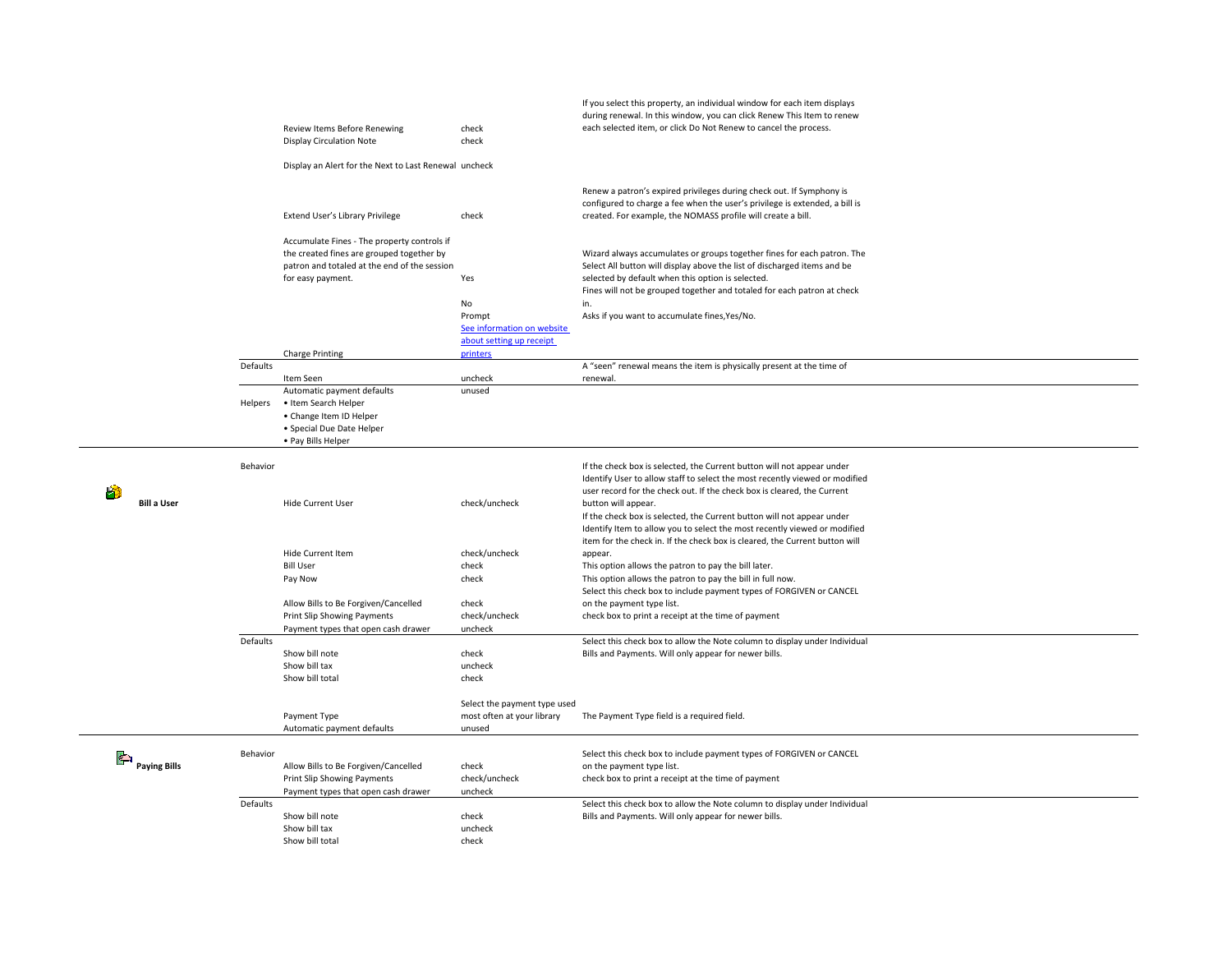|    |                                            |                                              | Select the payment type used    |                                                                                              |
|----|--------------------------------------------|----------------------------------------------|---------------------------------|----------------------------------------------------------------------------------------------|
|    |                                            | Payment Type                                 | most often at your library      | The Payment Type field is a required field.                                                  |
|    |                                            | Automatic payment defaults                   | unused                          |                                                                                              |
| W. | Item Search and Display                    | Behavior Search Library List Type            | Select: Search by library       |                                                                                              |
|    | These settings are with the cataloger in   |                                              | From the drop-down list,        |                                                                                              |
|    | mind. If just searching, configure at will |                                              | select ALL                      | All - Includes all libraries on the system                                                   |
|    |                                            | Defaults Search Preferences:                 |                                 |                                                                                              |
|    |                                            |                                              |                                 |                                                                                              |
|    |                                            |                                              |                                 | locates and displays records that contain the terms you entered. Boolean                     |
|    |                                            |                                              |                                 | operators, field qualifiers, and other search strategies can be used to                      |
|    |                                            |                                              | Type: Keyword                   | narrow or expand your search. Keyword will bring back the most results.                      |
|    |                                            |                                              | Browse                          | produces a list in the alphabetic vicinity of the term you typed.                            |
|    |                                            |                                              |                                 |                                                                                              |
|    |                                            |                                              |                                 | displays a single record of the search index you used. This option is best                   |
|    |                                            |                                              |                                 | for specific number or code searches. If the exact ID is not in the                          |
|    |                                            |                                              | Exact                           | database, a message displays that the information was not found.                             |
|    |                                            |                                              |                                 |                                                                                              |
|    |                                            |                                              |                                 | Browses last name only. This field contains the item's author. This field is                 |
|    |                                            |                                              |                                 | cataloged using the 1XX field and can be a personal, corporate, or                           |
|    |                                            |                                              | <b>Index: Author</b>            | government name. Added or secondary authors display in 7XX fields.                           |
|    |                                            | Select which you use most often. Can be      |                                 | Browses only one library at a time, displaying each number of copies. The                    |
|    |                                            | changed for a limited time, based on need.   |                                 | call number is a number (and/or letters) assigned to an item according to                    |
|    |                                            | Just don't save your properties when exiting |                                 | a particular class scheme. It determines the item's placement in the                         |
|    |                                            | workflows.                                   | Call Number                     | library collection.                                                                          |
|    |                                            |                                              |                                 | Browses only subject indexes. A keyword search of the whole                                  |
|    |                                            |                                              | General<br>Item ID              | bibliographic record.<br>Also called barcode. Defaults to the exact search.                  |
|    |                                            |                                              |                                 |                                                                                              |
|    |                                            |                                              |                                 | Browses only the periodical index. Periodicals are a special group of                        |
|    |                                            |                                              |                                 | materials with issues or parts that arrive periodically. Magazines, journals,                |
|    |                                            |                                              | Periodical Title                | and serials can all be considered as types of periodicals.                                   |
|    |                                            |                                              |                                 | This search option retrieves headings from the bibliographic record that                     |
|    |                                            |                                              | Series                          | contain series titles, such as 440, 490, or 830.                                             |
|    |                                            |                                              |                                 | This field contains controlled language subject headings. This field is                      |
|    |                                            |                                              | Subject                         | cataloged using the 6xx heading field (subject).                                             |
|    |                                            |                                              |                                 | This field contains an item's main title. This field is cataloged using the                  |
|    |                                            |                                              | Title                           | 245 tag.                                                                                     |
|    |                                            |                                              |                                 |                                                                                              |
|    |                                            |                                              |                                 | It identifies the specific title record in the catalog. This number is system                |
|    |                                            |                                              |                                 | generated if the title is created in SirsiDynix Symphony, with an "a" prefix,                |
|    |                                            |                                              |                                 | such as a9484. If the record is imported from a bibliographic utility, it will               |
|    |                                            |                                              |                                 | be preceded by a different prefix. For example, OCLC records have an "o"                     |
|    |                                            |                                              |                                 | prefix, such as 03453456, which is based on the OCLC record number.                          |
|    |                                            |                                              | Title Control Number            | This number may also be referred to as the title key, title control key, or<br>flexible key. |
|    |                                            |                                              |                                 |                                                                                              |
|    |                                            | Library: ALL                                 |                                 | Best to search all libraries unless you're trying to find a title on shelf.                  |
|    |                                            | Display View Pane Check                      |                                 | Gives a preview of the title highlighted in the search results list                          |
|    |                                            | <b>Editor Display Options:</b>               | <b>MARC View (Select)</b>       | displays selected view when cataloging/editing titles                                        |
|    |                                            |                                              | Descriptive View (Do not        |                                                                                              |
|    |                                            |                                              | select if cataloging)           |                                                                                              |
|    |                                            |                                              |                                 |                                                                                              |
|    |                                            |                                              | Display Fixed Fields (uncheck)  |                                                                                              |
|    |                                            |                                              | Display descriptive labels (for |                                                                                              |
|    |                                            |                                              | entries)(check)                 |                                                                                              |
|    |                                            |                                              |                                 |                                                                                              |
|    |                                            | Call Number/Item Default Values              | Show Shelving key (uncheck)     |                                                                                              |
|    |                                            |                                              |                                 |                                                                                              |
|    |                                            |                                              |                                 |                                                                                              |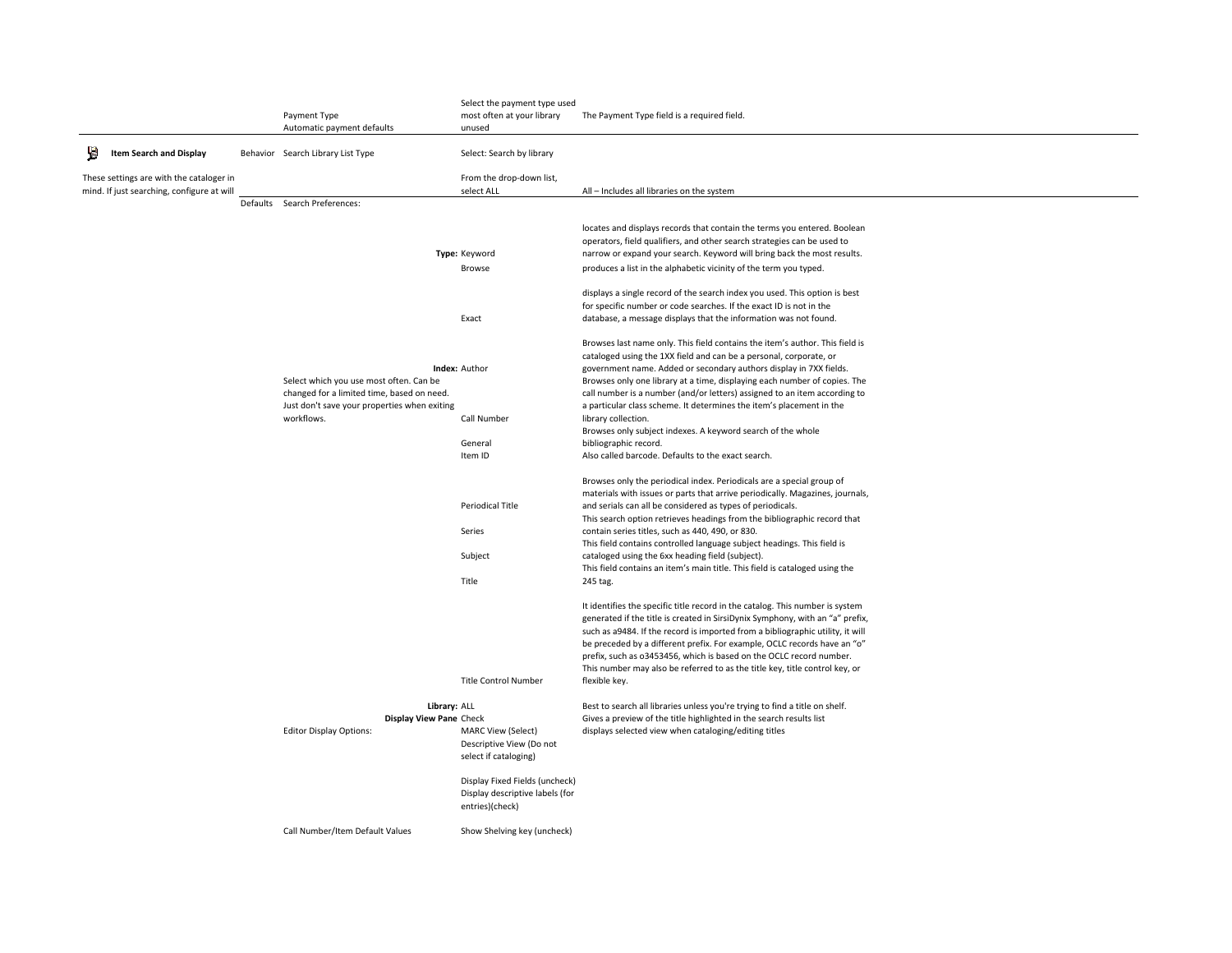|                               |         | Item Tree Defaults<br><b>Extended Info Display Options</b>                                                                                                                     | Item Tree Display Collapsed<br>(select)<br>Display Staff Note on Item<br>List<br>Display Public Note on Item<br>List | Item Tree Display Expanded  Displays item tree with all call numbers expanded<br>Displays item tree with the user's library call numbers expanded and all<br>others collapsed.                                                                                                                                                             |
|-------------------------------|---------|--------------------------------------------------------------------------------------------------------------------------------------------------------------------------------|----------------------------------------------------------------------------------------------------------------------|--------------------------------------------------------------------------------------------------------------------------------------------------------------------------------------------------------------------------------------------------------------------------------------------------------------------------------------------|
|                               |         | Tabs to display:<br><b>Bills Tab</b>                                                                                                                                           | show bills - check<br>Library - All libraries<br>Bill type: Unpaid                                                   | but know you can investigate by looking at the paid bills after performing<br>a search.                                                                                                                                                                                                                                                    |
|                               |         | Orders Tab                                                                                                                                                                     | Show Orders - check<br>Library - Full access to all<br>libraries<br>Orders Type - All                                |                                                                                                                                                                                                                                                                                                                                            |
|                               |         | Checkouts Tab                                                                                                                                                                  | Show Checkouts - check<br>Charge Ownership<br>Library<br>Checkouts Type - depends on<br>what                         | Checkout library or Owning library; controls the display of an items<br>checkouts<br>Full access to all libraries<br>Active - Displays only active charges for the item                                                                                                                                                                    |
|                               |         |                                                                                                                                                                                | information you're looking<br>for. Default should be Active.                                                         | All - Displays all charges for the item.<br>Claims - Displays only charges for the item that a user claims to have<br>returned.<br>Inactive - Displays only inactive charges for the item.<br>Overdue - Displays only overdue charges for the item.                                                                                        |
|                               |         | Holds Tab                                                                                                                                                                      | Show Holds - check<br>Library Type                                                                                   | Renewals - Displays only charges for the item that have been renewed.<br>Owning library - Displays an item's holds by the library that owns the<br>item.<br>Pickup library - Displays an item's holds by the library specified for<br>pickup.<br>Placed at library - Displays an item's holds by the library where the<br>hold was placed. |
|                               |         |                                                                                                                                                                                | Library<br>Holds Type                                                                                                | Full access to all libraries<br>All                                                                                                                                                                                                                                                                                                        |
|                               | Helpers |                                                                                                                                                                                |                                                                                                                      |                                                                                                                                                                                                                                                                                                                                            |
|                               |         | · Display Bibliographic Description Helper<br>• Print Labels Helper<br>· Print Preview Labels Helper<br>• Configure Options for Item Search Helper<br>· Advanced Search Helper | Find how to search and set<br>the properties for these<br>helpers                                                    |                                                                                                                                                                                                                                                                                                                                            |
| œ<br><b>Check Item Status</b> |         | Behavior Display Instructions<br>Display hold instructions<br>Display intransit instructions                                                                                   | check<br>check<br>check<br>See information on website<br>about setting up receipt                                    | Displays messages for items that require some type of action.<br>Routes items to holds shelf<br>Places the item intransit                                                                                                                                                                                                                  |
|                               |         | <b>Configure Properties</b>                                                                                                                                                    | printers                                                                                                             | The following are recommended settings.                                                                                                                                                                                                                                                                                                    |
| Display User                  |         | Behavior Addresses Tab<br>Extended Info Tab<br>Show SMS Notice Contact Info Tab<br>Default Tab<br><b>Bills Tab</b>                                                             | check<br>check<br>check<br>Summary<br>All Libraries<br>Unpaid                                                        |                                                                                                                                                                                                                                                                                                                                            |
|                               |         | Checkouts Tab<br>Holds Tab                                                                                                                                                     | All Libraries<br>Active<br>Display suspension dates<br>All Libraries<br>Active                                       |                                                                                                                                                                                                                                                                                                                                            |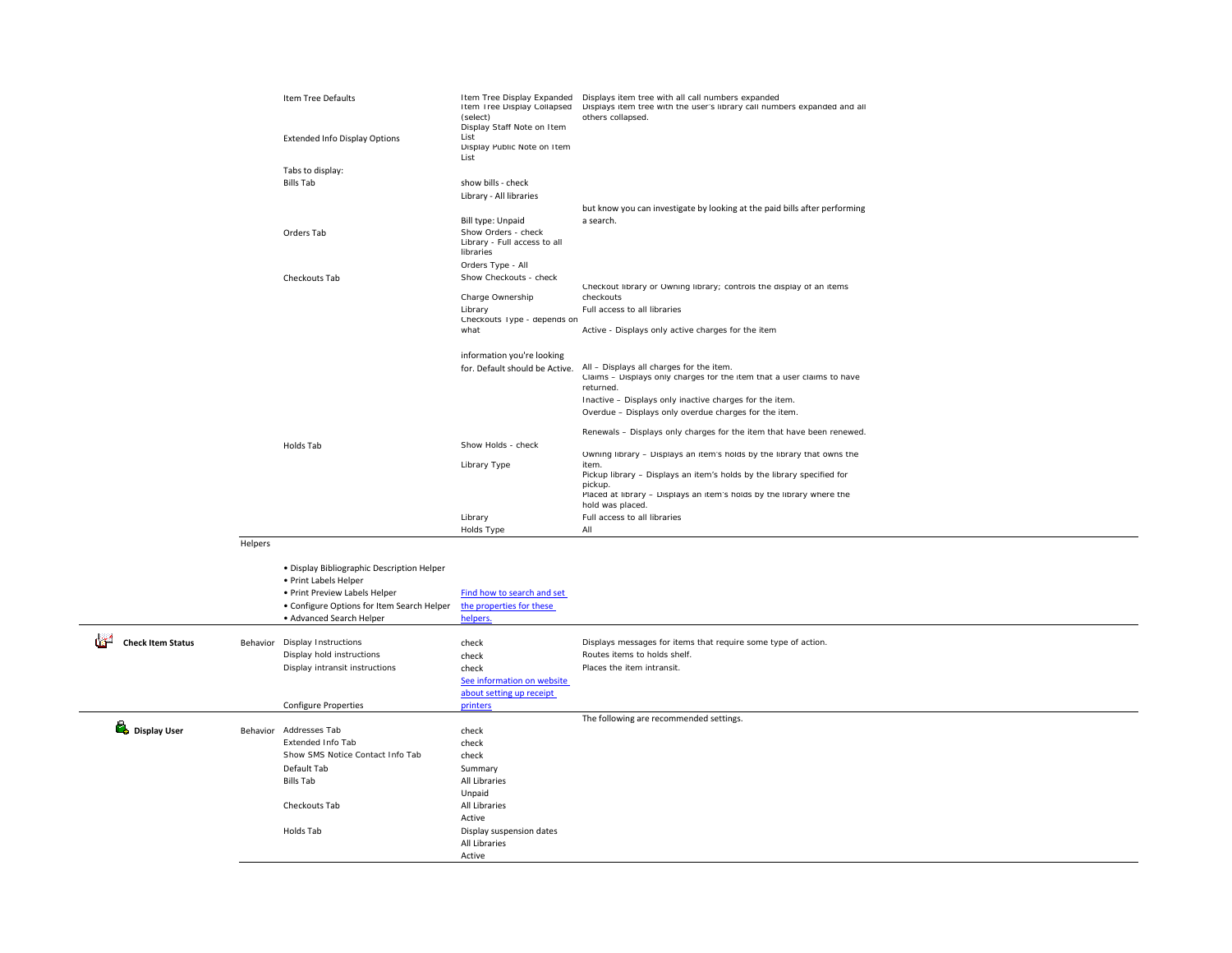|                               | Defaults           |                                                      |                                         | If this property is set to allow the Note column to display for the Bills tab, |
|-------------------------------|--------------------|------------------------------------------------------|-----------------------------------------|--------------------------------------------------------------------------------|
|                               |                    |                                                      |                                         | the Note column may also display in the bill information displayed in the      |
|                               |                    |                                                      |                                         | CheckOut, Renew User, and User Lost Card wizards and the Display User          |
|                               |                    | Show bill note                                       | check                                   | Helper.                                                                        |
|                               | Helpers            | • User Search Helper                                 |                                         |                                                                                |
|                               |                    | . Modify User Helper                                 |                                         |                                                                                |
|                               |                    | • Pay Bills Helper                                   |                                         |                                                                                |
|                               |                    | • Print User Helper                                  |                                         |                                                                                |
|                               |                    | Start with Search Helper                             | uncheck                                 | best to start by scanning in the patron barcode                                |
|                               |                    |                                                      |                                         |                                                                                |
| F<br><b>User Registration</b> |                    | Behavior Auto-generated User ID                      | uncheck                                 | See information on website about registering patrons.                          |
|                               |                    | Default User ID Prefix                               | uncheck                                 |                                                                                |
|                               |                    | Show Addresses Tab                                   | check                                   |                                                                                |
|                               |                    | Show Extended Info Tab                               | check                                   |                                                                                |
|                               |                    | Show SMS Notice Contact Info Tab                     | check                                   |                                                                                |
|                               |                    | Show Privileges Tab                                  | check                                   |                                                                                |
|                               |                    | Demographics Tab                                     | check                                   |                                                                                |
|                               |                    | Allow routing                                        | check                                   |                                                                                |
|                               |                    | <b>Duplicate Checking</b>                            | off                                     |                                                                                |
|                               |                    |                                                      | show checked buttons (select            |                                                                                |
|                               |                    | At End of Wizard:                                    |                                         |                                                                                |
|                               | Defaults           | Library                                              | all)<br>enter your library              |                                                                                |
|                               |                    |                                                      |                                         |                                                                                |
|                               |                    |                                                      | ADULT or most common                    |                                                                                |
|                               |                    | Profile name                                         | profile used at workstation             |                                                                                |
|                               |                    |                                                      |                                         |                                                                                |
|                               |                    | Charge history rule                                  | <b>NOHISTORY</b>                        |                                                                                |
|                               |                    | Track charges as favorites                           | uncheck                                 |                                                                                |
|                               |                    | Focus On                                             | Click either First Name or<br>Last Name | The cursor will be entered on this field when you open this wizard.            |
|                               |                    | Addresses                                            |                                         |                                                                                |
|                               |                    |                                                      | Address 1                               |                                                                                |
|                               |                    | Demographics                                         | UserCat1                                |                                                                                |
|                               |                    |                                                      |                                         | set your library's most common demographics. Refer to the patron               |
|                               |                    |                                                      | UserCat2 - click for tip                | registration manual for details                                                |
|                               |                    |                                                      | UserCat3                                | Patron's preferred contact method for notices                                  |
|                               |                    |                                                      | UserCat4                                | Mostly used for identifying residents from noncertified towns                  |
|                               |                    | Birthdate                                            | leave blank                             |                                                                                |
|                               |                    | Language                                             | set to English                          |                                                                                |
| Modify User                   |                    |                                                      |                                         |                                                                                |
|                               |                    | Behavior Show Demographics Tab<br>Show Addresses Tab | check                                   |                                                                                |
|                               |                    |                                                      | check                                   |                                                                                |
|                               |                    | Show SMS Notice Contact Info Tab                     | check                                   |                                                                                |
|                               |                    | Show Extended Info Tab                               | check                                   |                                                                                |
|                               |                    | Show Privileges Tab                                  | check                                   | Displays a check box that, when selected, renews a user's library              |
|                               |                    | Allow Privilege Renewal By Profile                   | check                                   | privileges based on the user profile.                                          |
|                               |                    |                                                      |                                         | Automatically extends a user's library privileges when the user's profile      |
|                               |                    |                                                      |                                         | changes. Privileges will be changed according to the selected user             |
|                               |                    | Profile Modified/Auto Extend Privilege               | check                                   | profile.                                                                       |
|                               |                    |                                                      | show checked buttons (select            |                                                                                |
|                               |                    | At End of Wizard:                                    | all)                                    |                                                                                |
|                               |                    |                                                      | Click either First Name or              |                                                                                |
|                               |                    | Defaults Focus On                                    | Last Name                               | The cursor will be entered on this field when you open this wizard.            |
|                               |                    |                                                      |                                         |                                                                                |
| <b>Copy User</b>              |                    |                                                      |                                         |                                                                                |
|                               |                    | handy wizard to use if you're registering a family   |                                         |                                                                                |
| Remove User                   | Behavior Pay Bills |                                                      | check                                   |                                                                                |
|                               |                    |                                                      |                                         |                                                                                |
|                               |                    | Remove User Hold                                     | check                                   | This option allows you to remove holds placed by a specific user.              |
|                               |                    |                                                      |                                         | Select the check box to display a prompt before attempting to remove a         |
|                               |                    | Prompt Before Removing Charge History                | check                                   | user who has a charge history.                                                 |
|                               |                    |                                                      |                                         |                                                                                |
|                               |                    | At End of Wizard:                                    | show checked buttons (select<br>all)    |                                                                                |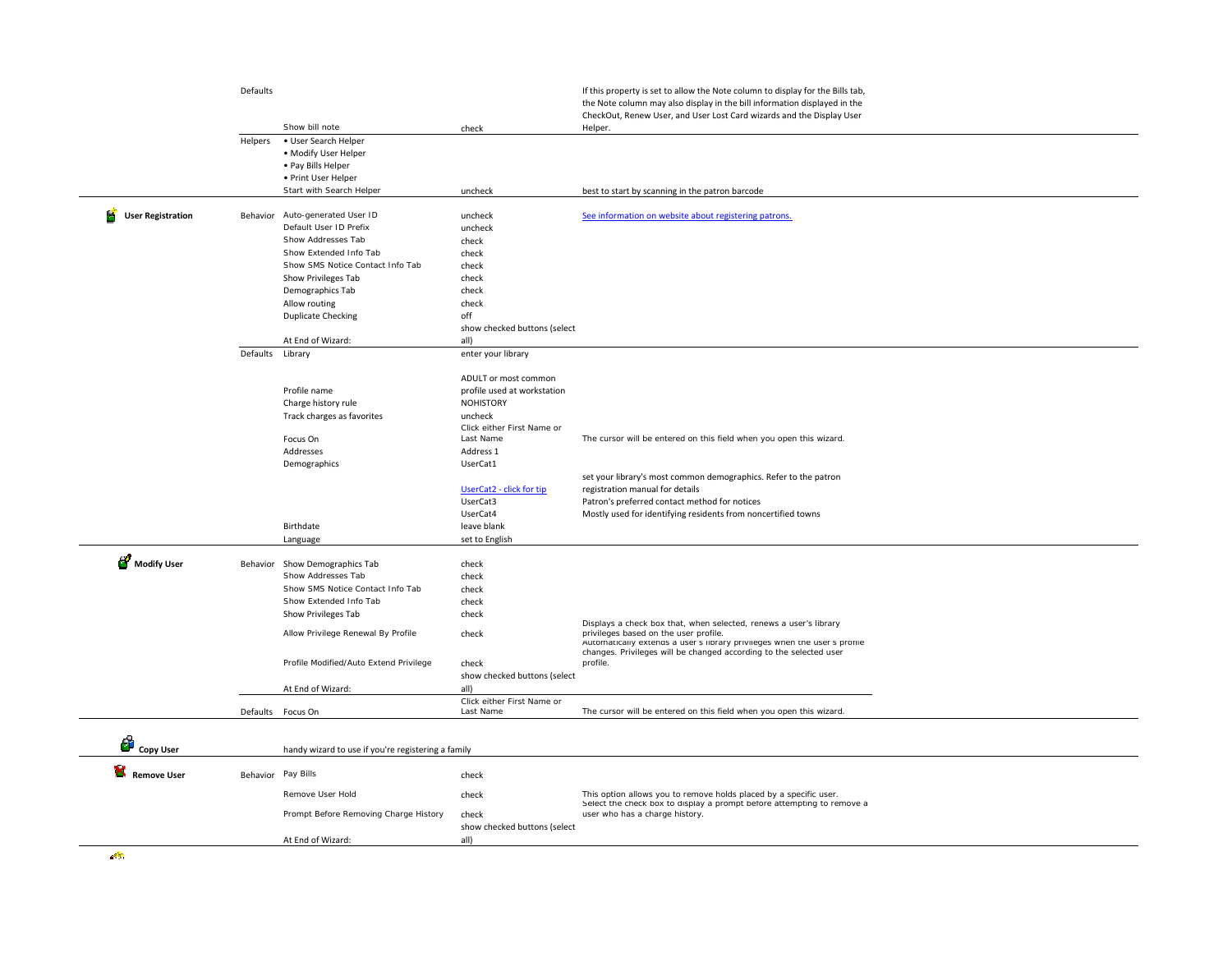| Add Brief Title                          | Defaults           | Format<br><b>Use Entries</b>                       | MARC-OO<br><b>SELECTED ENTERIES</b><br>245 should be entered in the<br>blank field | Click for instructions on creating a brief title                                                                                                                                                        |
|------------------------------------------|--------------------|----------------------------------------------------|------------------------------------------------------------------------------------|---------------------------------------------------------------------------------------------------------------------------------------------------------------------------------------------------------|
|                                          |                    | Shadow title                                       | check                                                                              |                                                                                                                                                                                                         |
|                                          |                    | Circulate                                          | check                                                                              |                                                                                                                                                                                                         |
|                                          |                    | Type<br>Home location                              | what your library uses for ILL.<br>ILL                                             |                                                                                                                                                                                                         |
|                                          |                    | Item Cat1                                          | ILL                                                                                |                                                                                                                                                                                                         |
| Mark Item Missing                        | Behavior User ID   |                                                    | your library's in-house<br>missing patron                                          | call SAILS if you don't have this                                                                                                                                                                       |
| 10                                       | Behavior           |                                                    |                                                                                    |                                                                                                                                                                                                         |
| <b>Mark Item Lost</b>                    |                    | Automatically Bill for Lost Item                   | check                                                                              | Displays the Billing for Lost Item/Processing Fee window for you to<br>enter a bill amount for the lost item and a processing fee.                                                                      |
|                                          |                    | Pay Now                                            | check                                                                              | Displays the Pay Now button for you to accept payment for the lost item<br>at the time the item is marked as Lost.                                                                                      |
|                                          |                    | Display Item From Search Before Marking<br>It Lost | check                                                                              | Displays each item found with the User Search or Item Search helpers<br>for review before marking it lost.                                                                                              |
| Ą                                        |                    |                                                    |                                                                                    |                                                                                                                                                                                                         |
| <b>Place Hold</b>                        | Behavior Pay Bills |                                                    | check                                                                              | Pay Bills allows a patron to pay bills while placing holds.                                                                                                                                             |
|                                          |                    | Clear Previous Item ID                             | check                                                                              | If you want to place multiple holds on a title for different users, you can<br>clear this property check box and the item ID will remain in the wizard.                                                 |
|                                          |                    | <b>Display Suspension Dates</b>                    | check                                                                              |                                                                                                                                                                                                         |
|                                          |                    | Display Hold Level                                 | check                                                                              |                                                                                                                                                                                                         |
|                                          |                    | Display Hold Range                                 | check                                                                              |                                                                                                                                                                                                         |
|                                          |                    | Display "First in Queue"                           | check                                                                              | Should only be used if patron's hold was removed by accident and they<br>were at the top of the queue                                                                                                   |
|                                          |                    | Pickup Library Default                             | Workstation Library                                                                | this can always be changed later                                                                                                                                                                        |
|                                          | Defaults           |                                                    |                                                                                    |                                                                                                                                                                                                         |
|                                          |                    | Level                                              | Title                                                                              | this allows any available copy on this title in the network to fill the hold<br>Places a hold across all copies in the system that are eligible to fill the                                             |
|                                          |                    | Range                                              | System                                                                             | hold.                                                                                                                                                                                                   |
| <b>Alla</b><br><b>Place Blanket Hold</b> | Behavior Pay Bills |                                                    | check                                                                              |                                                                                                                                                                                                         |
|                                          |                    | Clear Previous Item ID                             | check                                                                              |                                                                                                                                                                                                         |
|                                          |                    | <b>Display Suspension Dates</b>                    | check                                                                              |                                                                                                                                                                                                         |
|                                          |                    | Display Hold Level                                 | check                                                                              |                                                                                                                                                                                                         |
|                                          | Defaults           | Display Hold Range                                 | check                                                                              | If you want more than one copy of a title to fill the blanket hold, place a                                                                                                                             |
|                                          |                    | Level                                              | Copy                                                                               | Copy level hold on each copy you want.                                                                                                                                                                  |
|                                          |                    | Range                                              | System                                                                             |                                                                                                                                                                                                         |
| Modify Holds for User                    |                    | Behavior Display Suspension Dates                  | check                                                                              | Select this check box to automatically make a now suspended noid<br>unavailable. Status remains on hold shelf unless you do a check item                                                                |
|                                          |                    | Remove From Holds Shelf                            | check                                                                              | status or run the clean holds shelf report.                                                                                                                                                             |
|                                          |                    | Make Next Hold Available                           | check                                                                              | Select this check box so that when an available hold is suspended, the<br>next hold in the queue, if any, becomes available.                                                                            |
|                                          |                    | Reroute Available Hold                             | check                                                                              | when an available hold is modified and the pickup location is changed, a<br>transit message displays. You can then put it in transit.                                                                   |
|                                          |                    | Allow Editing of Pickup By Date                    | check                                                                              |                                                                                                                                                                                                         |
|                                          |                    |                                                    |                                                                                    | Select this check box to automatically make a now suspended hold                                                                                                                                        |
|                                          | Behavior           |                                                    |                                                                                    | unavailable. Status remains on hold shelf unless you do a check item                                                                                                                                    |
| <b>Remove User Holds</b>                 |                    | Remove From Holds Shelf                            | check                                                                              | status or run the clean holds shelf report.                                                                                                                                                             |
|                                          |                    | Make Next Hold Available                           | check                                                                              | Select this check box so that when an available hold is suspended, the<br>next hold in the queue, if any, becomes available.<br>The dialog box lists the user ID, item ID, and title for each hold that |
|                                          |                    | Display Summary Screen                             | check                                                                              | was removed.                                                                                                                                                                                            |
| Display Title Holds                      | Helpers            | Detailed Hold Count                                | check                                                                              | provides specific hold counts for the title based on the selected library,<br>the hold level, and the type of hold count.                                                                               |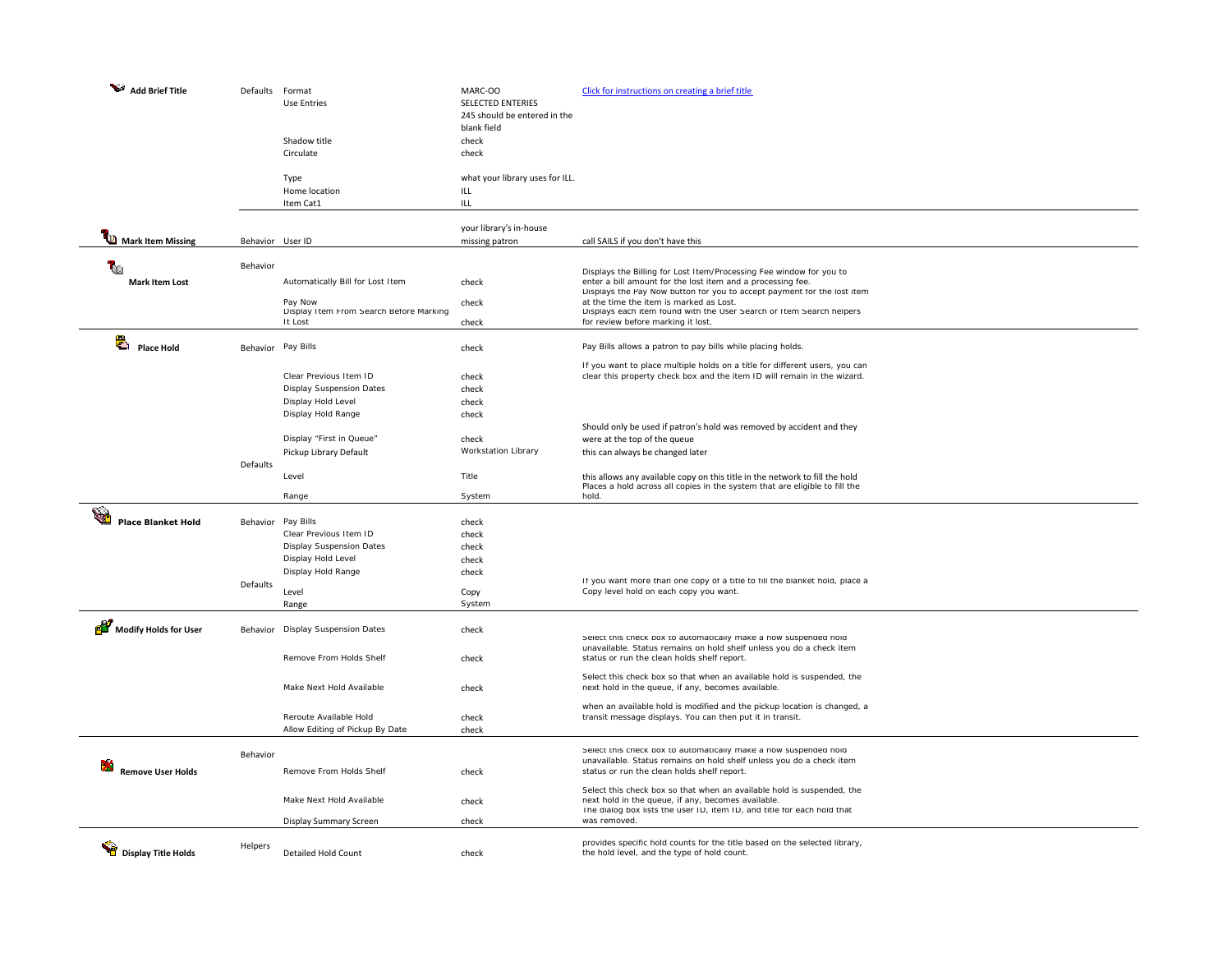|                                                             |                 |                                                                                | Level - your choice<br>For- | If you use the Select Call Number/Item helper to select a copy or volume,<br>the Level option will automatically change to Copy or Volume.<br>Choose either to view just your patrons holds (patron library or pickup<br>library is you) - My Library, or the whole network - All.   |
|-------------------------------------------------------------|-----------------|--------------------------------------------------------------------------------|-----------------------------|--------------------------------------------------------------------------------------------------------------------------------------------------------------------------------------------------------------------------------------------------------------------------------------|
|                                                             |                 |                                                                                |                             |                                                                                                                                                                                                                                                                                      |
| Modify Holds for Item                                       |                 | Behavior Display Suspension Dates                                              | check                       | The item's current location will remain as the Holds shelf until you make                                                                                                                                                                                                            |
|                                                             |                 | Remove From Holds Shelf                                                        | check                       | the hold unavailable using the Check Item Status wizard, or by running<br>the Clean Holds Shelf report.<br>when an available hold is suspended, the next hold in the queue, if any,                                                                                                  |
|                                                             |                 | Make Next Hold Available                                                       | check                       | becomes available.<br>when an available hold is modified and the pickup location is changed,                                                                                                                                                                                         |
|                                                             |                 | Reroute Available Hold                                                         | check                       | you'll be prompted to put the item in transit.                                                                                                                                                                                                                                       |
|                                                             |                 | Allow Editing of Pickup By Date                                                | check                       | let's you extend the due date for extenuating circumstances                                                                                                                                                                                                                          |
|                                                             | Behavior        |                                                                                |                             | The item's current location will remain as the Holds shelf until you make<br>the hold unavailable using the Check Item Status wizard, or by running                                                                                                                                  |
| <b>Remove Item Hold</b>                                     |                 | Remove From Holds Shelf                                                        | check                       | the Clean Holds Shelf report.<br>when an available hold is suspended, the next hold in the queue, if any,                                                                                                                                                                            |
|                                                             |                 | Make Next Hold Available<br>Display Summary Screen                             | check                       | becomes available.                                                                                                                                                                                                                                                                   |
|                                                             |                 |                                                                                | optional                    | confirmation window will appear when hold is removed                                                                                                                                                                                                                                 |
|                                                             | Behavior        |                                                                                |                             | if you need to check the title out locally, after you've trapped it to go to a<br>different library, you'll be able to override the transit and check it out to                                                                                                                      |
| <b>RE</b><br>Trap Hold                                      |                 | Skip Transit                                                                   | check                       | your patron.                                                                                                                                                                                                                                                                         |
|                                                             |                 | Printing options are up to your library                                        |                             |                                                                                                                                                                                                                                                                                      |
| f۵                                                          | Behavior        |                                                                                |                             |                                                                                                                                                                                                                                                                                      |
|                                                             |                 |                                                                                |                             | If this check box is selected, the Trap Hold for Selected Copy button                                                                                                                                                                                                                |
| <b>Onshelf Items</b><br>Click for instructions on using the |                 | Allow Trap Hold                                                                | check                       | displays and trap holds is an option in the right-click menu<br>works the same as the missing wizard. Be sure to have your missing                                                                                                                                                   |
| <b>Onshelf Items Wizard</b>                                 |                 | Allow Mark Item Missing                                                        | check                       | patron configured in the missing wizard                                                                                                                                                                                                                                              |
| Any options not listed are considered                       |                 |                                                                                |                             | check if you are able to print from this workstation to a non-receipt                                                                                                                                                                                                                |
| optional                                                    |                 | <b>Allow Print List</b>                                                        | optional                    | printer                                                                                                                                                                                                                                                                              |
|                                                             |                 |                                                                                |                             | For all the reasons a hold can't be filled, there are other procedures, such                                                                                                                                                                                                         |
|                                                             |                 | Allow Unfill Hold                                                              | uncheck                     | as checking the item out to a missing or discard patron                                                                                                                                                                                                                              |
|                                                             |                 | Display Item ID                                                                | check                       |                                                                                                                                                                                                                                                                                      |
|                                                             |                 | Prompt for Confirmation Before Marking an<br>Item Missing and Unfilling a Hold | check                       |                                                                                                                                                                                                                                                                                      |
|                                                             | Helpers         |                                                                                |                             | workstation. The helper outputs the list in a comma-delimited format<br>and saves the data to a file with a .csv extension. Outside the<br>WorkFlows client, navigate to the folder where you saved the file.<br>Double-click the file, and it will open in your default spreadsheet |
|                                                             |                 | Export Onshelf Hold Items List                                                 | optional                    | application.                                                                                                                                                                                                                                                                         |
| <b>TO</b> User Lost Card                                    |                 | contact SAILS before use                                                       |                             |                                                                                                                                                                                                                                                                                      |
| <b>Discharging Bookdrop</b>                                 |                 | see regular discharge wizard properties                                        |                             |                                                                                                                                                                                                                                                                                      |
| Ephemeral                                                   | <b>Defaults</b> | Behavior see regular checkout wizard properties                                |                             | Type or scan a default barcode to use when checking out impermanent<br>items. Ex. SWA-ROMANCE. Easy to remember and you don't need to<br>keep a card at the desk. Good for statistics - create a short record in                                                                     |
|                                                             |                 | Default barcode                                                                | optional                    | the system so you can get credit for these checkouts too.                                                                                                                                                                                                                            |
| <b>Pending Transits</b>                                     | Behavior        | <b>Display Instructions</b>                                                    | check                       | Displays messages for items that require some type of action (route to<br>holds shelf, put in transit, and so on).<br>Select the Display Hold Instructions check box to display a window with                                                                                        |
|                                                             |                 | Display Hold Instructions                                                      | check                       | instructions for items that have holds                                                                                                                                                                                                                                               |

Click the helper button for these options: Library ‐ your choice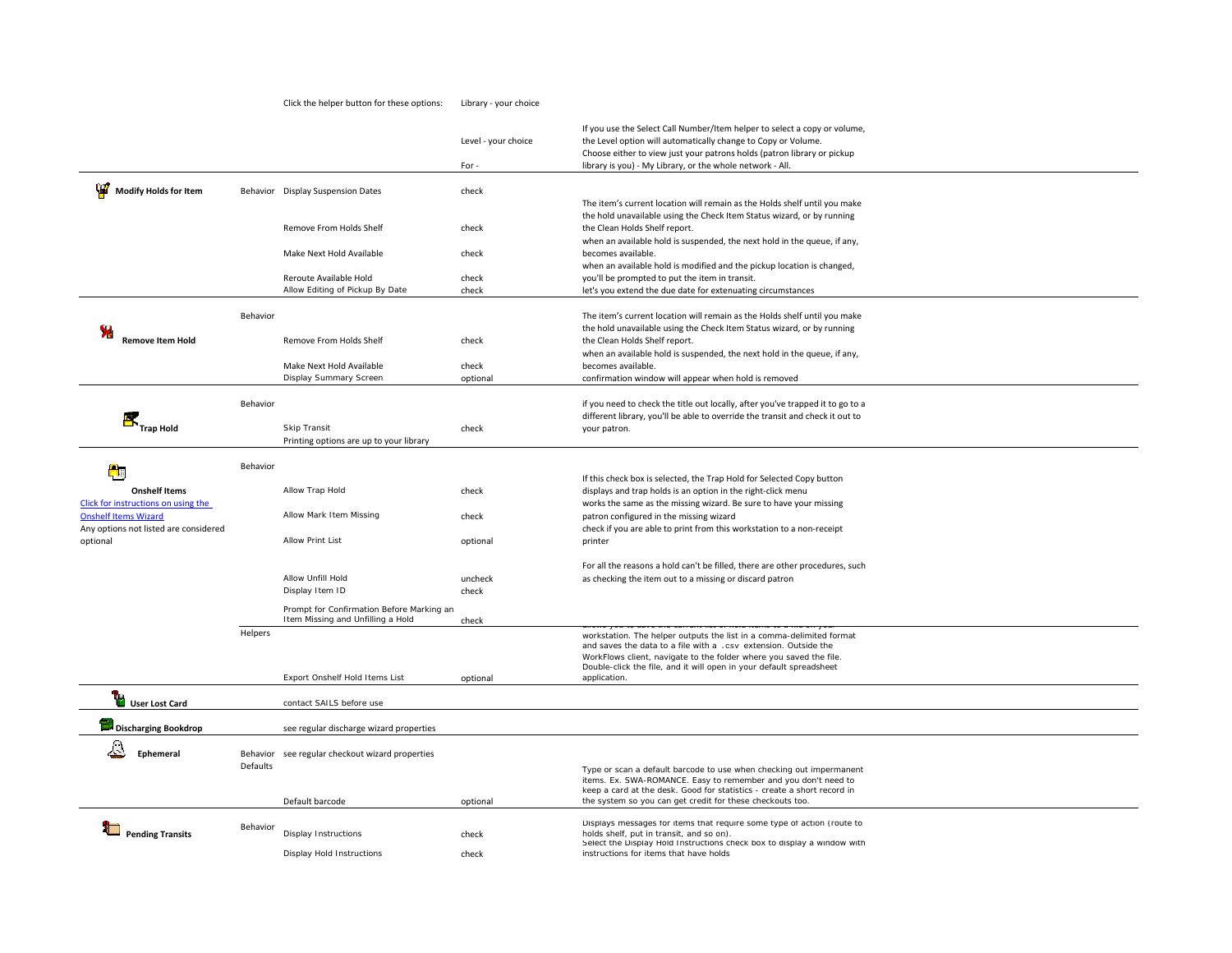|                            |         | Display in Transit Instructions  | uncheck | display a window with instructions for items that are to be put into<br>transit or taken out of transit. |
|----------------------------|---------|----------------------------------|---------|----------------------------------------------------------------------------------------------------------|
|                            | Helpers |                                  |         |                                                                                                          |
|                            |         | Select Another Library Helper    | check   | if you want to see another library's transits. Good for managing branches.                               |
| <b>UT</b> Receive Transits |         | see trap holds wizard properties |         |                                                                                                          |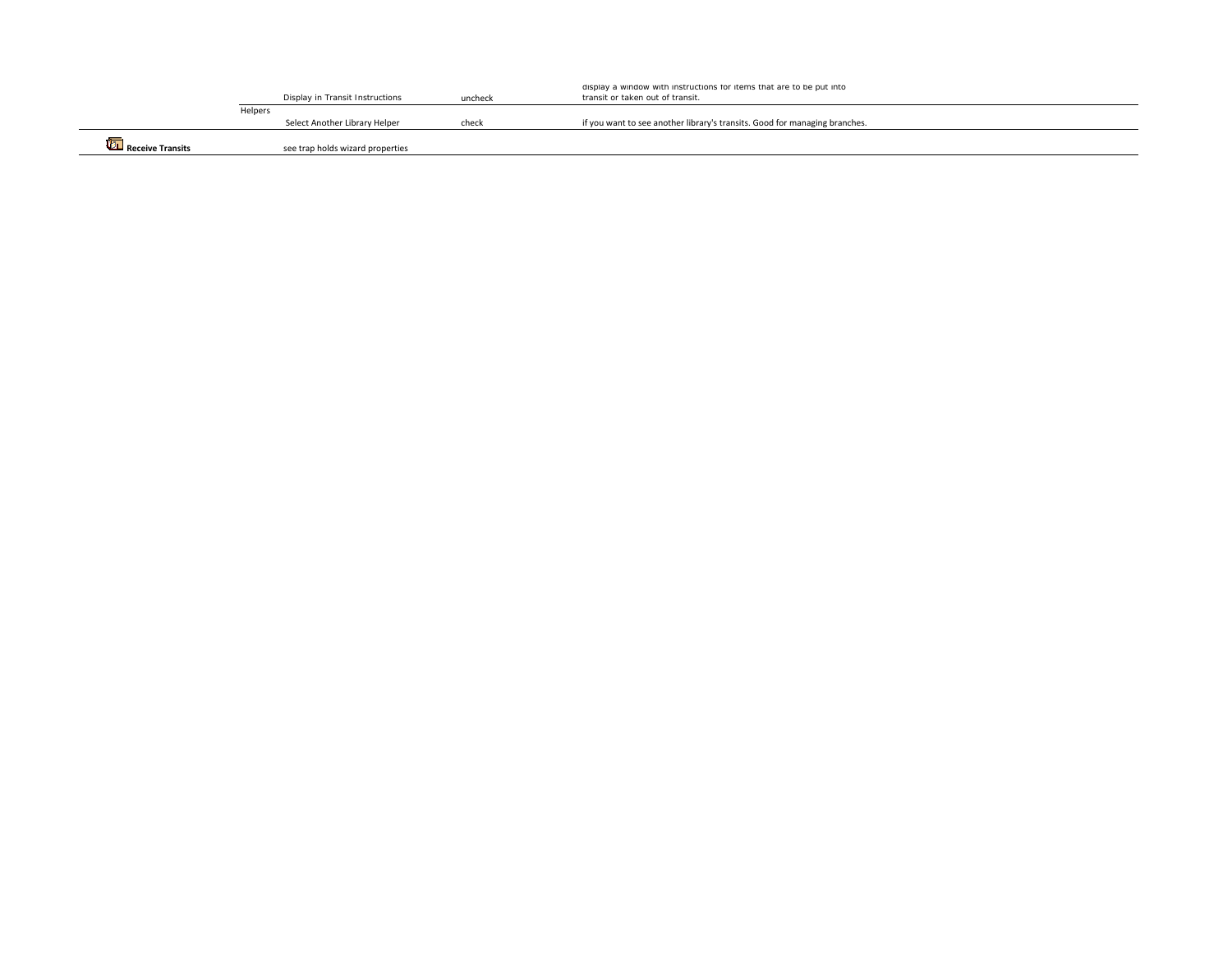| Wizard                                  | Tab      | Property Option                            | Setting                                     | Explanation |
|-----------------------------------------|----------|--------------------------------------------|---------------------------------------------|-------------|
| <b>Call Number and Item Maintenance</b> | Behavior | Search Library list type                   | Search by Library or search group - ALL     |             |
| m                                       |          | Add Call Number                            | Check                                       |             |
|                                         |          | Prompt for library when adding call number | Uncheck unless you are adding for a branch  |             |
|                                         |          | Auto-generate temporary XX call numbers    | Uncheck                                     |             |
|                                         |          | Add item when adding a new call number     | Check                                       |             |
|                                         |          | Add item                                   | Check                                       |             |
|                                         |          | Auto-generate item ID when adding item     | Uncheck                                     |             |
|                                         |          | Modify existing call number                | Check                                       |             |
|                                         |          | Modify existing item                       | Check                                       |             |
|                                         |          | Delete call number                         | Check                                       |             |
|                                         |          | Delete item                                | Check                                       |             |
|                                         |          | <b>Maintain Marc Holdings</b>              | Uncheck                                     |             |
|                                         |          | Delete items with a charge history         | Check                                       |             |
|                                         |          | Set current location to Available Soon     | Uncheck                                     |             |
|                                         |          | Print labels for new items                 | Uncheck                                     |             |
|                                         | Defaults | Index                                      | Select your preferred search index          |             |
|                                         |          | Library                                    | ALL                                         |             |
|                                         |          | Display View Pane                          | Check                                       |             |
|                                         |          | <b>MARC View</b>                           | Check                                       |             |
|                                         |          | <b>Descriptive View</b>                    | Uncheck                                     |             |
|                                         |          | Display fixed fields                       | Uncheck                                     |             |
|                                         |          | Display descriptive labels (for entries)   | Check                                       |             |
|                                         |          | Library                                    | Select your library                         |             |
|                                         |          |                                            | Dewey or DeweyPer - except for BCC and Mass |             |
|                                         |          | Class Scheme                               | Maritime Academy                            |             |
|                                         |          | Shadow Call Number                         | Uncheck                                     |             |
|                                         |          | Show Shelving key                          | Uncheck                                     |             |
|                                         |          | Item tree display collapsed                | Select this option                          |             |
|                                         |          | Item tree display expanded                 |                                             |             |
|                                         |          | Display Staff note on item list            | Optional                                    |             |
|                                         |          | Display Public note on item list           | Optional                                    |             |
|                                         |          | Type                                       | Enter your most commonly used               |             |
|                                         |          | Home Location                              | Enter your most commonly used               |             |
|                                         |          | Permanent                                  | Check                                       |             |
|                                         |          | Circulate                                  | Check                                       |             |
|                                         |          | Shadow                                     | Uncheck                                     |             |
|                                         |          | Price                                      | \$                                          |             |
|                                         |          | Item Category 1                            | Enter your most commonly used               |             |
|                                         |          | Item Category 2                            | Enter your most commonly used               |             |
|                                         |          | Media Desk                                 | Leave blank                                 |             |
|                                         |          | Tab Display Preference                     | Select Bibliographic                        |             |
|                                         | Helpers  | Print labels                               | Check                                       |             |
|                                         |          | Print preview labels                       | Check                                       |             |

**Cataloging Properties**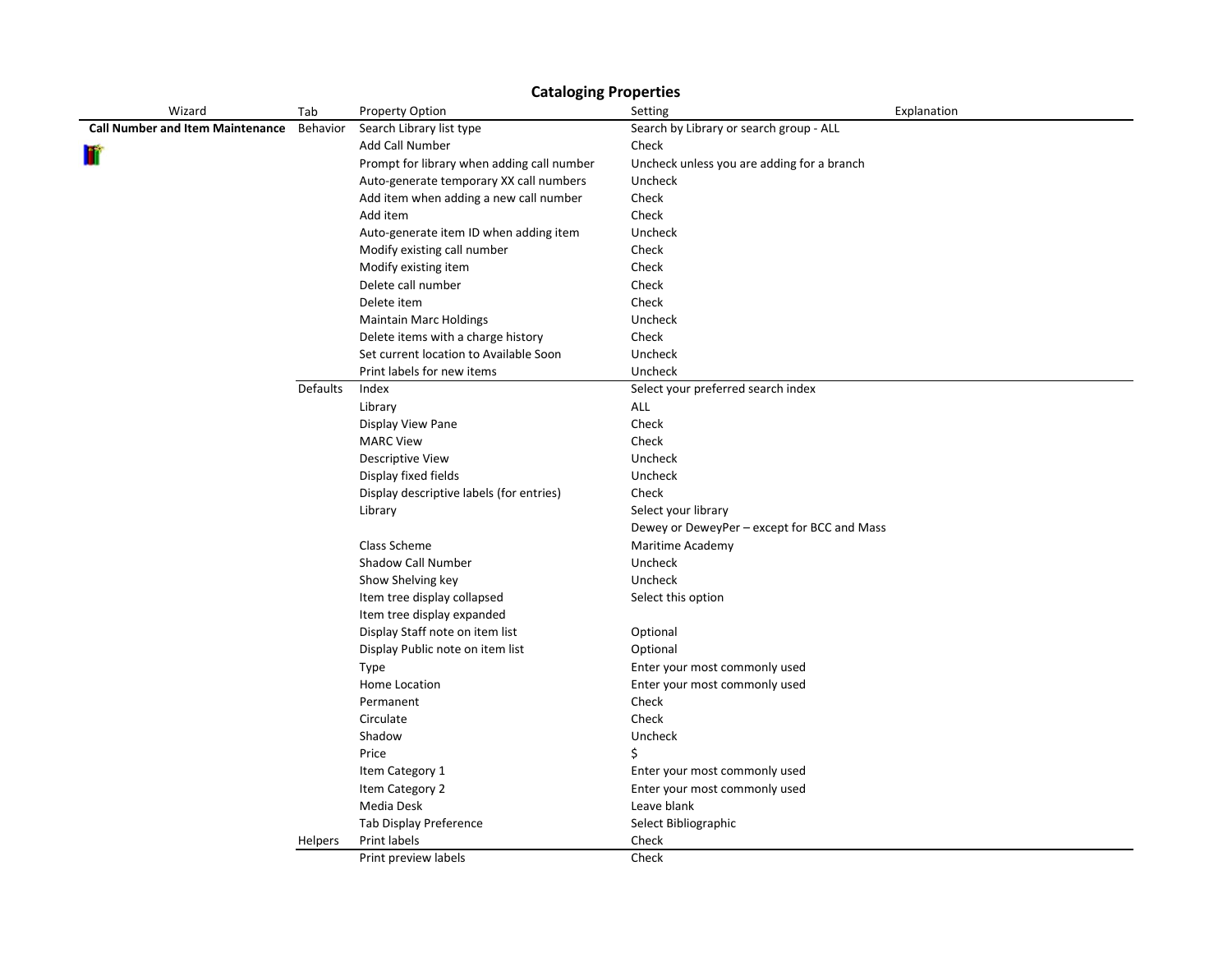|                                     | List catalog by call number                        | Check                                            |
|-------------------------------------|----------------------------------------------------|--------------------------------------------------|
| <b>Item Search and Display</b><br>뗳 | Behavior Search by library or search library group | Check                                            |
|                                     | Search library list                                | All                                              |
| Defaults                            | Type                                               | KEYWORD                                          |
|                                     | Index                                              | Select your preferred search index               |
|                                     | Library                                            | ALL                                              |
|                                     | Display View Pane                                  | Check                                            |
|                                     | <b>MARC View</b>                                   | Check                                            |
|                                     | Descriptive View                                   | Uncheck                                          |
|                                     | Display Fixed Fields                               | Uncheck                                          |
|                                     | Display descriptive labels (for entries)           | Check                                            |
|                                     | Show Shelving key                                  | Uncheck                                          |
|                                     | Item tree display collapsed                        | Select this option                               |
|                                     | Item tree display expanded                         |                                                  |
|                                     | Display Staff note on item list                    | Optional                                         |
|                                     | Display Public note on item list                   | Optional                                         |
|                                     | <b>Show Bookings</b>                               | Uncheck                                          |
|                                     | Show Holdings                                      | Uncheck                                          |
|                                     | Show Serial Control                                | Check                                            |
|                                     | Show bills                                         | Check                                            |
|                                     | Library                                            | All Libraries                                    |
|                                     | <b>Bills type</b>                                  | Unpaid                                           |
|                                     | Show orders                                        | Check                                            |
|                                     | Library                                            | Full access to all libraries                     |
|                                     | Orders type                                        | All                                              |
|                                     | Show checkouts                                     | Check                                            |
|                                     | Charge ownership                                   | Owning Library                                   |
|                                     | Library                                            | All Libraries                                    |
|                                     | Checkouts type                                     | Active                                           |
|                                     | Show Holds                                         | Check                                            |
|                                     | Library type                                       | Placed at Library                                |
|                                     | Library                                            | All Libraries                                    |
|                                     | Holds Type                                         | All                                              |
|                                     | Show Selection lists Folder                        | Check                                            |
|                                     | Library                                            | Full access to all libraries                     |
|                                     | <b>Status</b>                                      | None                                             |
|                                     | Tab Display Preferences                            | Bibliographic                                    |
|                                     |                                                    | Check - Click on configure button to set these   |
| Helpers                             | Display Bibliographic Description                  | defaults:                                        |
|                                     |                                                    | Library - Full access to all Libraries           |
|                                     |                                                    | Entries - All                                    |
|                                     |                                                    | Shadow - Both                                    |
|                                     |                                                    | Display Descriptive labels (for entries) - Check |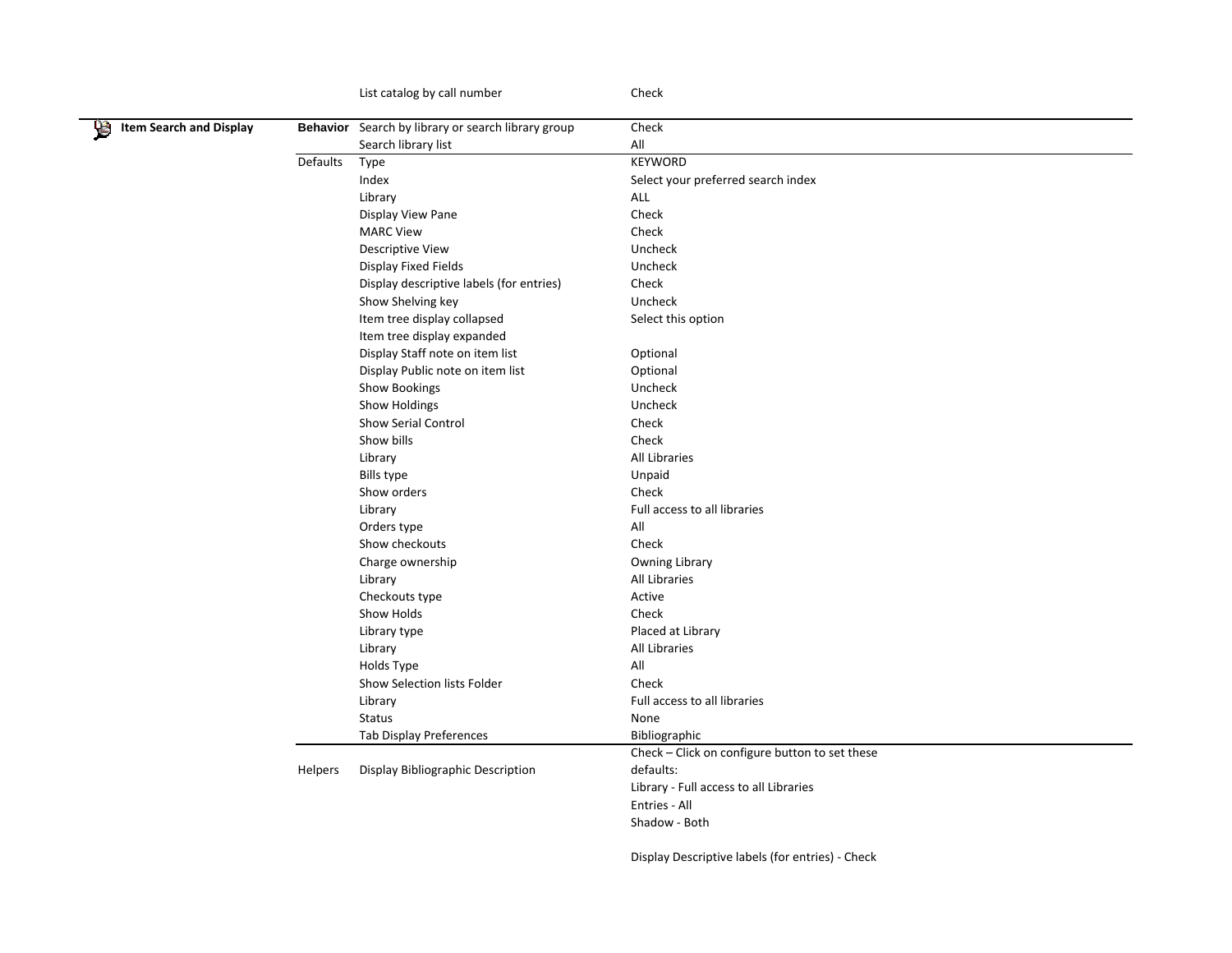|          | Print labels<br><b>Preview Print labels</b>                      | Display Numeric tags (for entries) - Check<br>All Call Numbers - Check<br>All Items - Check<br>Marc Holdings - Uncheck<br>Bound-with - Uncheck<br>Fixed fields - Uncheck<br>Order Summary - Check<br>Check<br>Check |                                                                                                            |
|----------|------------------------------------------------------------------|---------------------------------------------------------------------------------------------------------------------------------------------------------------------------------------------------------------------|------------------------------------------------------------------------------------------------------------|
|          | Configure Options for Item Search                                | Check - Keep these defaults and remember you<br>can change them when you perform a search.<br>The changes will stay until you close the wizard.<br>Publication Year - blank<br>Format - ALL<br>Item Type - ALL      |                                                                                                            |
|          |                                                                  | Location - ALL<br>Item Category 1 - ALL<br>Item Category 2 - ALL<br>Language - ALL<br>Shadow - Both                                                                                                                 |                                                                                                            |
|          |                                                                  | Sort by - None<br>Call Number Browse: Class scheme<br>Record View - ALL<br>Entries - Leave blank<br>Marc Holdings - Uncheck<br>Call Number/Item Order - Ascending                                                   | Dewey - except for BCC and Mass<br>Maritime Academy                                                        |
|          | Advanced search                                                  | Check                                                                                                                                                                                                               | General, Author, Title, Subject, Series,<br>Periodical Title (advanced search lets you<br>combine indexes) |
|          | Display property page at wizard start up should<br>be selected   |                                                                                                                                                                                                                     |                                                                                                            |
| Defaults | Format<br>Entries template                                       | MARC-OO, SERIAL-00 or MUSEUMPASS<br><b>TEMPLATE</b>                                                                                                                                                                 |                                                                                                            |
|          | Shadow title                                                     | Uncheck                                                                                                                                                                                                             |                                                                                                            |
|          | Add item when creating title                                     | Check                                                                                                                                                                                                               |                                                                                                            |
|          | <b>MARC</b> view                                                 | Select                                                                                                                                                                                                              |                                                                                                            |
|          | Display fixed fields<br>Display descriptive labels (for entries) | Uncheck<br>Check                                                                                                                                                                                                    |                                                                                                            |
|          | Library                                                          | Select your library<br>Dewey or DeweyPer (SERIAL-00). LC (BCC and                                                                                                                                                   |                                                                                                            |
|          | Class scheme                                                     | Mass Maritime Academy)                                                                                                                                                                                              |                                                                                                            |
|          | Shadow Call number                                               | Uncheck                                                                                                                                                                                                             |                                                                                                            |

**Add Title**